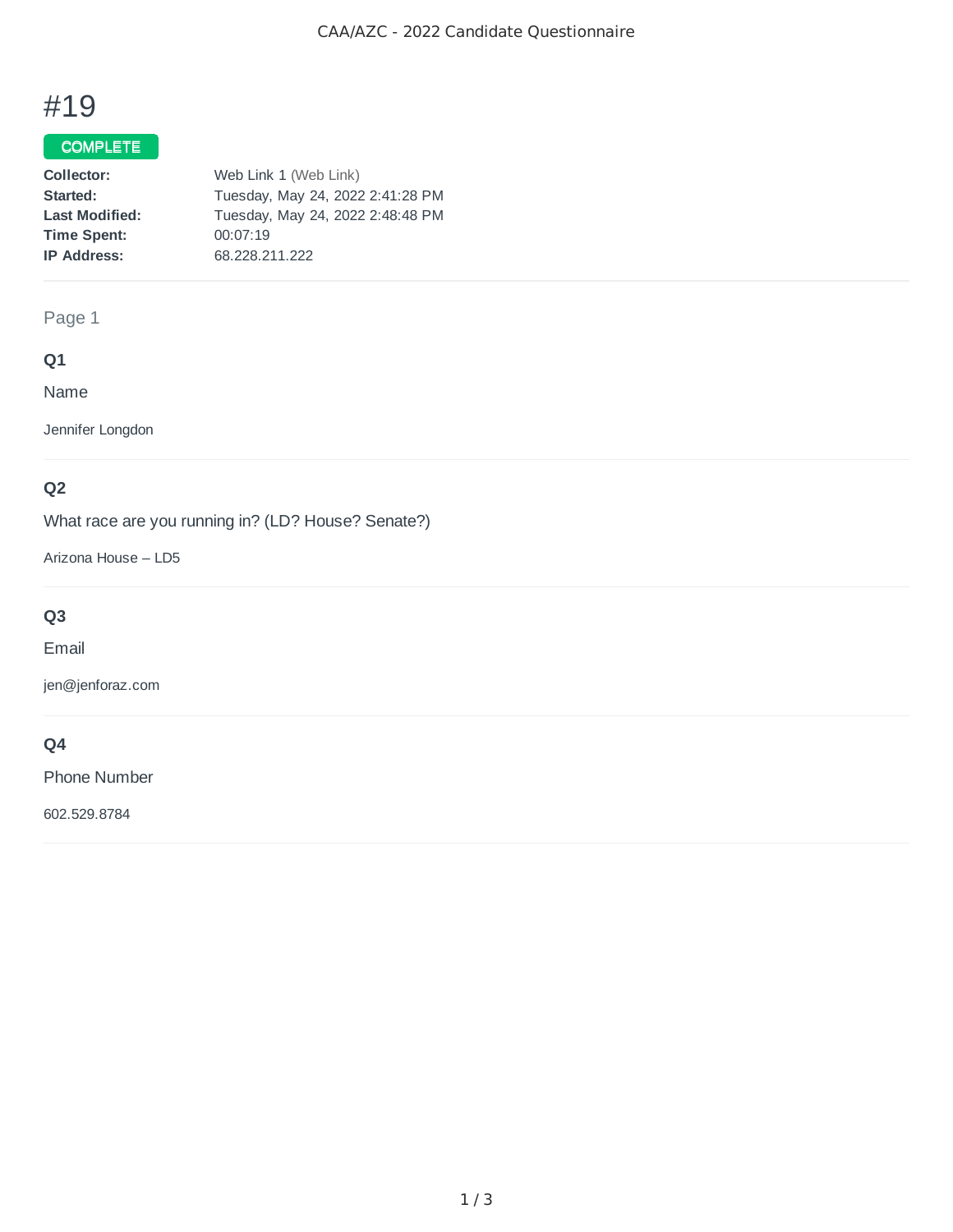## **Q5**

Children who have year-round health Insurance do better in school, are more likely to graduate from high school, are healthier, and earn more in adulthood. There are approximately 161,000 uninsured children in Arizona. If elected, how would you help ensure that all children and families have access to the health care that they need?

I have been fighting hard for quality, affordable health care for many years. My first significant activism following my recovery from gun violence was to organize 14,000 volunteer hours advocating for the Affordable Health Care Act, and I have been fighting for quality healthcare at an affordable price ever since. I am proud to cosponsor numerous bills to improve access to quality healthcare for children and families, including but not limited to the following: ● HB2227 and HB2313 – appropriates \$3.45MM to increase enrollee six-week postpartum visits. • HB2229 – requires release of a prisoner's medical records to a family member or other designated individual within 15 days of authorization. ● HB2306 – includes comprehensive dental care in AHCCCS-covered services for pregnant women • HB2312 – expands AHCCCS coverage to qualified women for first year post-partum. • HB2441 – appropriates \$10.75MM to the Healthy Families Program, which provides services designed to prevent child abuse or neglect and to promote child development and wellness to children under five years of age and members of their families. ● HB2442 – appropriates \$10MM for grants to community health centers, critical access hospitals and area health education centers in areas experiencing healthcare workforce shortages • HB2526 (Prime Sponsor) – expands AHCCCS coverage to individuals who need complex rehabilitation technologies. • HB2528 – appropriates \$1.5MM for distribution to area agencies for home and community-based services. ● HB2691 – appropriates more than \$47MM to fund healthcare workforce grant programs to increase availability of healthcare in Arizona. ● HB2704 – includes preventative dental care in AHCCCS-covered services. ● HB2706 – creates a Food as Medicine grant pilot program to pilot innovative solutions highlighting the link between nutrition, diet-related illnesses and poor health outcomes • HB2796 – requires licensed health care practitioners to possess a valid fingerprint clearance card. ● SB1293 – requires health coverage for reasonable and customary cost of hearing aids for children. ● SB1537 – expands hearing evaluation services to preschool (currently, law covers Grade 1-12).

#### **Q6**

We know that a child's earliest years, birth to age 8, are the most important for the development of their brains. Highquality early childhood experiences can enhance that development. How can the state take a role in helping parents give their children the best start in life?

Development starts at birth. Ensuring that children have access to affordable housing and nutritious food are fundamentally essential to development. Affordable childcare, along with free pre-K and all-day kindergarten should be available to every child in our state. Additionally, as I have long argued, KidsCare should be expanded. (See, e.g., https://www.azmirror.com/2021/03/11/expandingkidscare-is-an-investment-that-will-pay-off/).

## **Q7**

Many families in Arizona are struggling. Housing is becoming increasingly unaffordable, nearly one in four children live in poverty, and resources that used to be available to help families are no longer there. Research shows that when access to safety net resources are low, foster care populations are high. What is your plan to help children and families get the resources and services they need to keep them out of the child welfare system?

As stated above, affordable housing and nutritious food are fundamentally essential to children's development. I support removing the cap on TANF and SNAP. I am proud to cosponsor legislation to improve housing affordability for Arizonans, including the following: • HB2401 - repeals A.R.S. §§ 33-1329 and 33-1416 (C), laws that currently prohibit cities and towns from regulating rental prices. ● HB2805 - increases the affordable housing tax credit allocation from \$4MM to \$10MM. ● HB2806 - appropriates \$50MM from the state general fund for the Housing Trust Fund. ● SB1531 - appropriates \$100 MM from monies allocated to Arizona from the American Rescue Plan to the Housing Trust Fund